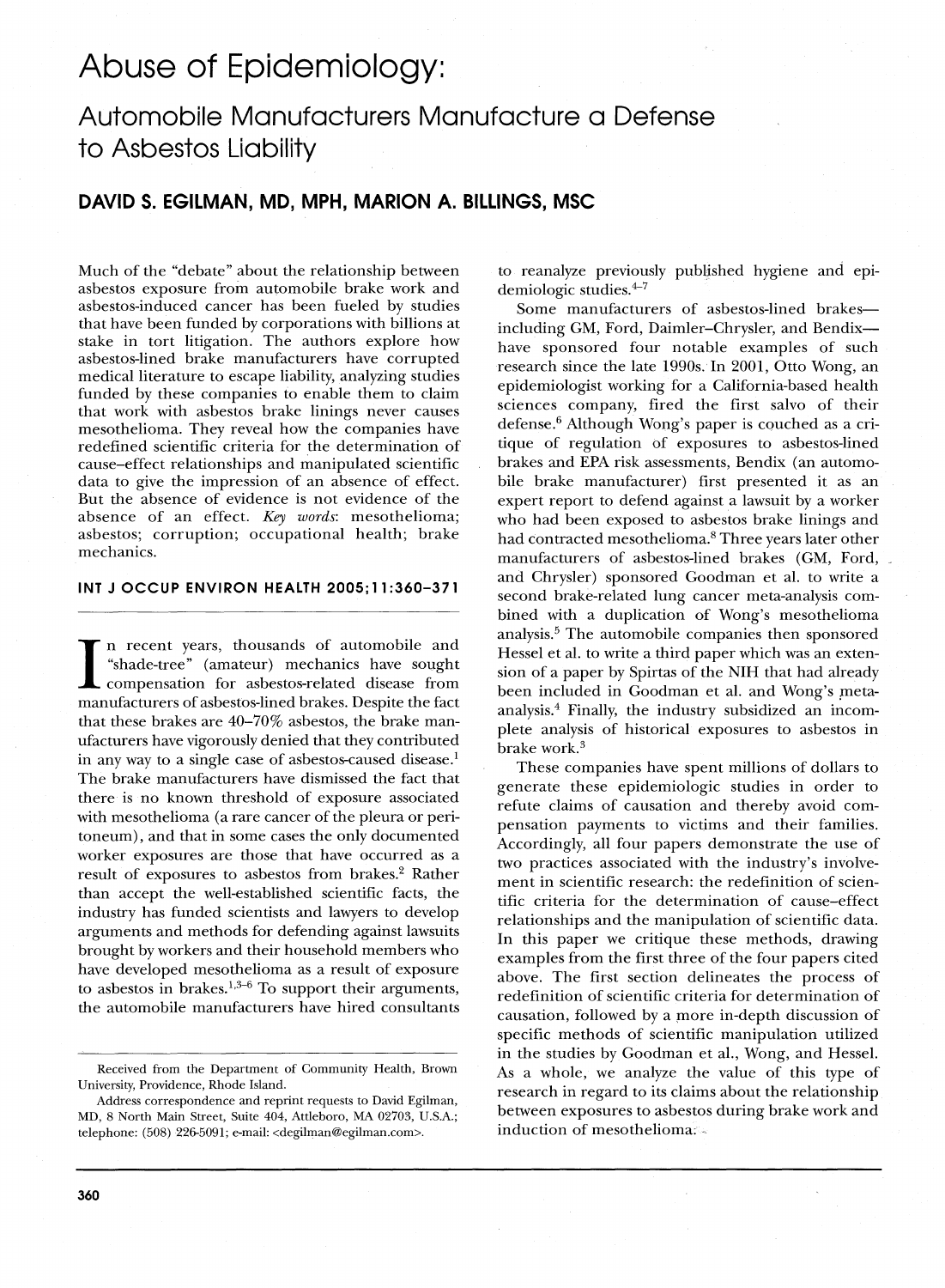### **REDEFINITION OF SCIENTIFIC CRITERIA** FOR DETERMINATION **OF CAUSE-EFFECT RELATIONSHIPS**

This method, first developed by the tobacco industry, involves two parts.<sup>9</sup> First, industry lawyers and scientists redefine the type and amount of "proof' required to legally establish causation.<sup>9</sup> This is done by derogating unfavorable classes of evidence that are unfavorable to industries' litigation and regulatory positions and insisting that evidence that does not exist or is favorable to industry is most important or essential to establish a cause-effect relationship in court. For example, when a suspect carcinogen is found to cause cancer in human epidemiologic studies but not in animals, companies argue that animal studies are required to prove causation.<sup>9</sup> On the other hand when animal studies are positive and human epidemiology is incomplete or negative, companies argue that human evidence is required before the government can regulate the substance and before workers and others can be compensated.<sup>9</sup>

For example, tobacco companies argue that human epidemiologic studies cannot establish causation but instead only establish some "non-definitive" association between exposure to tobacco smoke and cancer.<sup>10</sup> They have argued that epidemiologic studies cannot distinguish a genetic link between the propensity to smoke and the propensity to contract cancer.<sup>10</sup> This critique of human epidemiologic studies is true, but irrelevant since there is no biologic basis for such speculation. On the other hand, when early researchers failed to induce cancer in animals that were exposed to tobacco smoke, tobacco companies insisted that only animal inhalation studies could "prove" causation.<sup>10</sup> After the now-famous beagle studies, these companies emphasized the importance of mechanistic understanding as a causal requirement.<sup>10</sup> They then argued that unless one could explain exactly how tobacco smoke caused cancer they had no "scientific proof' of causation.<sup>10</sup> Some chemical manufacturers have made' comparable epistemological arguments when studies of their products have followed a similar fact pattern. In the early 1970s, for example, when researchers failed to induce cancer in animals following benzene exposure, industry expert witnesses stated that these missing animal data were required to establish that a substance was a human carcinogen. $^{11,12}$ 

The second element of this method is industry's insistence on direct causal evidence related to specific forms of exposure in individual cohorts of workers. Human epidemiology is often lacking for most chemical-exposure cancer effects. Most chemical companies, therefore, argue that these missing "animal or other studies," or human studies in which the exposed workers are exposed to the substance in question only (a virtual impossibility), are required to establish proof of a cause-effect relationship. In the latter case, industry argues that animal and in vitro studies are rendered

invalid as evidence of causation.<sup>9</sup> Since cancer effects have long latent periods and workers are generally subject to potential confounding exposures, these studies are rare and easily criticized.<sup>9</sup> When clear epidemiologic evidence of causation exists, as is the case of the relationship between asbestos and mesothelioma, companies and their experts have argued that before an injured worker can even file a claim for compensation two epidemiologic studies in similarly exposed individuals that find a statistically significant doubling of the risk must be published in peer-reviewed journals.<sup>13</sup> Some Texas courts have accepted this argument and even appear to require the publication of human epidemiologic studies for subgroups of particular industries with statistically significant rate ratios above two before a worker can even file a lawsuit.<sup>14</sup> Greenland calls the use of this criteria a "methodologic error that has become a social problem. "15

These stringent legal requirements can be contrasted with the normal physician practice of assigning causation based on an analysis of all available evidence with no specific rate ratio or statistical requirements.<sup>16</sup> In general, practicing physicians attribute lung cancer causation to tobacco smoking if there is evidence of-a history of smoking any cigarettes, regardless of brand, for often unspecified time frames prior to disease diagnosis.<sup>9</sup> Practicing physicians would not check to see whether a published, peer-reviewed paper showed that smoking ten cigarettes per day caused a statistically significant doubling of the risk of contracting lung cancer prior to making the determination that a patient's smoking had caused or contributed to his or her cancer. Physicians also take for granted that all brands smoked contributed to disease causation even in the absence of studies evaluating individual brands.

The asbestos-product manufacturers and their experts have constructed an epistemological straw man, asserting that epidemiologic evidence of causation is required in each and every worker cohort that has a documented excess exposure to a harmful substance before evidence of causation can be presented in court. Companies argue that, to prove causation, both the type of asbestos and the nature of exposure (same job, not just comparable exposure) must be clearly documented in an epidemiologic study as having a causal effect on the development of cancer.<sup>13</sup> Even the tobacco companies have not gone so far as to argue that an expert cannot assert that Virginia Slims cause a specific lung cancer subtype (e.g., bronchogenic cancer) in women absent an epidemiologic study of smokers of that particular cigarette showing a statistically significant twofold increased risk in that particular cohort of female smokers for that particular subtype of lung cancer. Yet the asbestos companies and their experts argue that separate cohort studies are needed to establish causation for the same disease for each fiber type and each product composed of that fiber despite the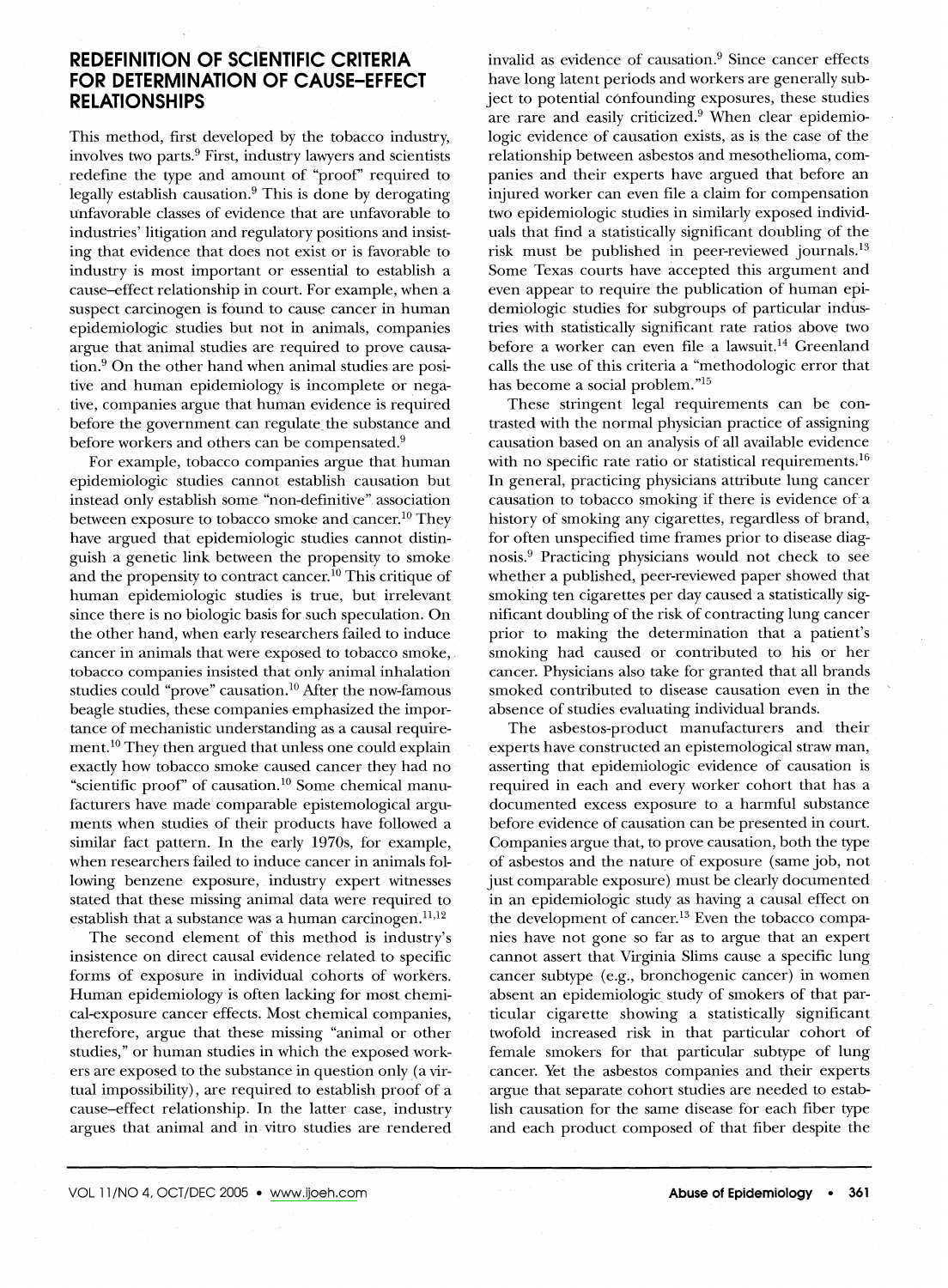fact that almost all workers are exposed to more than one fiber type from more that one product.<sup>13</sup>

As a result, companies and their experts attempt to show that exposures to asbestos from their product are somehow "different" or even irrelevant. Manufacturers argue that exposures to asbestos from their products are quantitatively or qualitatively unlike other asbestos exposures.<sup>13</sup> For example, asbestos in their products is "bound" or "degraded" or "decomposed" or "results in too low an exposure" to cause mesothelioma.<sup>13</sup> Unfortunately, some courts have adopted aspects of this reason $ing$ <sup>17</sup>. In the case of chrysotile asbestos—the only fiber type that industry still claims does not cause mesothelioma-the argument that the particular type of asbestos in a company's product is different from other types is now generally recognized as the "amphibole hypothe $sis.^{"18-23}$  It is important to note that product manufacturers who used amosite fiber made similar arguments by claiming that there was insufficient epidemiologic evidence to establish that amosite caused mesothelioma.<sup>24</sup>

## **MANIPULATION OF SCIENTIFIC DATA-META-ANALYSIS AND EXPOSURE DATA MISREPRESENTATION**

Manipulation of scientific data and misuse or reinterpretation of standard scientific reasoning is ubiquitous in the automobile industry-sponsored asbestos studies. The most common are: selection of inappropriate studies for re-analysis, selective presentation of study data, non-differential exposure-determination bias, inadequate sample size, comparison of an exposed cohort with an inappropriate control group, and misuse of confidence intervals. Here we present these strategies, illustrated with specific examples from the Bendix, Ford, General Motors, and Daimler-Chrysler studies.

#### *Selective Presentation of Exposure Data*

In his article, Wong outlines the "lack of exposure" argument as described in the previous section. $6$  In doing so, however, he fails to report studies indicating that work with asbestos brake linings leads to exposures that have resulted in asbestos cancers in other occupational and non-occupational settings.<sup>25</sup> Wong not only ignores exposure studies whose results contradict his industry position; he also misrepresents the results of the studies he does report. He states that "studies have shown that brake lining dust contains little recognizable chrysotile fibers" and extrapolates from a few studies to claim that current exposures are "extremely low."<sup>6</sup> It is true that only some studies have examined decomposed (used) brakes; the heaviest exposure to asbestos occurs during the sanding and grinding of new brakes.<sup>25</sup> Of course, current exposures do not reflect past exposures or risk. Studies of workers' previous job activities reveal

exposure levels hundreds of times higher than current permissible limits.25Wong cites some "data" from a <sup>1987</sup> Finnish study by Kauppinen and Korhonen by listing average fiber concentrations as  $\langle 0.05 \text{ fibers}/\text{cc}^{26} \text{ This} \rangle$ study also found, however, that the grinding of brake linings produced asbestos concentrations as high as 125 fibers/cm<sup>3</sup>. Kauppinen and Korhonen reported exposures up to  $8.2 \text{ f/cm}^3$  during the cleaning of passengercar drum brakes using a compressed air jet to remove brake dust.<sup>26</sup> (Unfortunately this is still a common practice in many nations, including the United States.) Average concentrations were between 0.1 and 0.2  $f/cm^3$  for truck and bus repair. The only data point Wong chose to report from this study represented average exposures during passenger-car repair. Contrary to Wong's misleading data selection and analysis, this study demonstrated that average asbestos concentrations in Finland may comply with TWAlimits, but also showed that peak exposures often exceeded the OSHA excursion limit.26

Wong also selectively excerpts information from a paper by Agudo et aI., whom he quotes stating, "Overall, 37% of cases of mesothelioma in our population are attributed to a sure (or almost sure) occupational exposure to asbestos and this proportion comes up to, 62% when occupations with any probability of exposure are included." In turn, Wong concludes that "this observation underscores the high proportion of malignant mesothelioma cases not related to occupational exposure."6 Wong makes this assertion but omits Agudo et aI.'s subsequent qualifying sentence, which states, "Around 40% of cases of mesothelioma in our population could be due to causes other than occupational exposure to asbestos, although possibility of other occupational exposures in non-traditionally hazardous scenarios cannot be ruled out."

#### *Manipulation of Meta-analysis: Inappropriate Study Selection·and Selective Presentation of Data*

Industry researchers can often influence results by careful selection of the epidemiologic studies they decide to evaluate. Studies favored by the industry perspective (those with negative results in regard to the relationship between exposure and cancers) are included, and others are ignored or derogated and then excluded. Goodman et aI. and Wong reanalyzed a series of epidemiologic studies, claiming that they failed to find an association between brake work and an increased incidence of mesothelioma.<sup>5,6</sup> Both, however, disregard numerous methodologic problems in the individual studies they chose to incorporate in their analyses and ignore study limitations noted by the original authors. Furthermore, these authors selectively omit key information that undermines their conclusions and evidence.

Goodman et aI. first attempt to evaluate the quality of 11 studies with potentially relevant information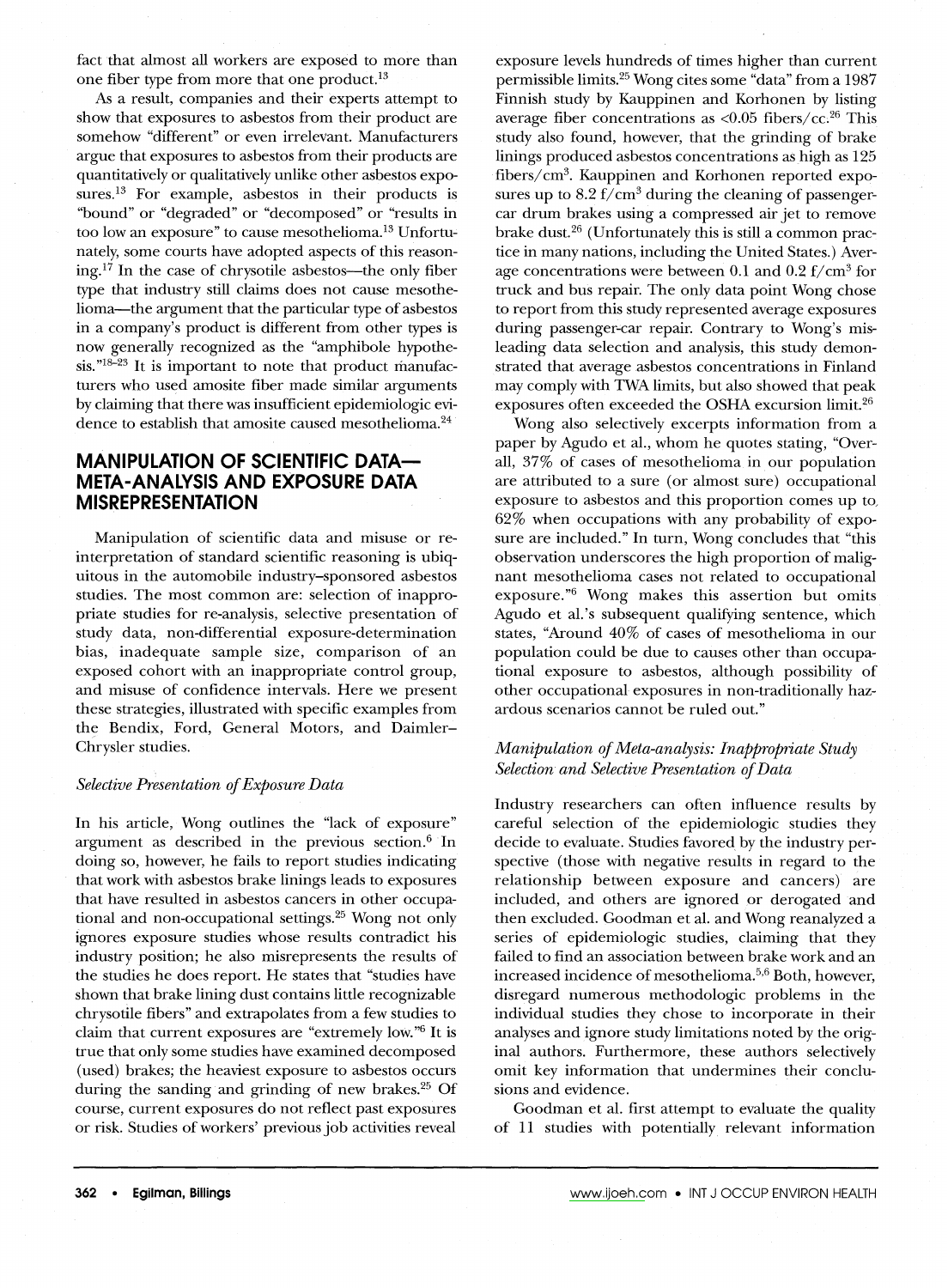about the relationship between· brake work and mesothelioma. The authors use a self-created 11-point scale to evaluate the studies (the rating system allowed for negative scores). The highest ranked study—one of two purported "studies" based on "personal communications" by Goodman and Hessel themselves-garners a 5, out of 9. The scores for the rest of the studies included in the meta-analysis are unimpressive: 3, 4, 1, 4, 1, and 2, out of 9. Goodman et al. excluded studies that scored minus 1 (the rating system allowed for negative scores) but none of the included studies achieved a passing grade of 60% based on normal academic stan~ dards. Goodman et al. seem to believe that evaluating the studies in such a way somehow mitigates their underlying methodologic errors and inadequacies. Unfortunately, revealing errors is not the same as fixing them, and these studies, which were never designed to assess mesothelioma risk to brake-exposed workers, are beyond repair.

Mter this elaborate quality evaluation, Goodman et al. performed a meta-analysis using the same studies that Wong had reviewed three years before. They excluded two cohorts. The first of these was a study of 685 automobile mechanics that reported two mesotheliomas.<sup>27</sup> The second found a statistically significant excess of mesothelioma in mechanics with a reported rate ratio.<sup>28</sup>

Furthermore, Goodman and his colleagues present the data entirely out of context. The original authors of the underlying studies did not design them to examine the specific issue of exposure to asbestos during brake work and subsequent incidence qf mesothelioma. The extraction, therefore, of occasional study participants who happen to be automobile mechanics not only lacks statistical power but cannot be independently used as concrete evidence proving the absence of a relationship between a complicated exposure and a potential outcome. Due to the inherent difficulty in determining asbestos exposure (especially in the case of brake work due to the large number of amateur brake jobs and part-time brake work that can easily go unnoticed when determining exposure) cohort studies must be specifically designed to address the issue of mesothelioma among those exposed to brake dust. Until such studies are conducted, it is wrong to conclude that epidemiologic studies fail to establish a relationship between brake work and asbestos-induced cancer. The converse, however, is not true. To paraphrase Karl Popper, finding a thousand white swans does not prove that all swans are white; the discovery of a single black swan disproves that hypothesis.<sup>29</sup> This is particularly true when a researcher is relying on studies of all bird species (all SIC codes) to determine the color of swans (risk in brake workers). As Lemen has shown, there are plenty of black swans in the context of asbestos-induced cancer; he has documented more than 220 published cases of mesothelioma in users of friction products.<sup>25</sup>

The automobile manufacturers have spent millions of dollars to reanalyze studies that were never designed to determine mesothelioma risk in brake mechanics.' On the other hand, they have access to a cohort of their own and their dealers' workers, whose work involves the installation and repair of brakes. They are perfectly situated to use other demographically similar employees who work at these same facilities as a control population. In many cases they have access to medical and workers' compensation records that would allow them to efficiently conduct such a study. Why haven't they done so?\*

Wong and Goodman et al. both. exclude evidence from other epidemiologic studies that contradict their conclusions. Hansen, for example, examined the mortality of automobile mechanics and found an excess mortality from mesothelioma.<sup>32</sup> The study reported a single case of mesothelioma over a ten-year period among approximately 20,000 automobile mechanics, yet, because of the rarity of the disease, the authors concluded that, "asbestos exposure is known to occur during the replacement of brake linings, and the single case of pleural mesothelioma is an indication that this exposure has not been negligible."

#### *Differential Exposure-determination Bias*

In his meta-analysis Wong relied primarily on casecontrol studies that were fraught with problems of differential exposure-determination bias. Asbestos exposure is difficult to determine since many individuals are unaware of their exposures, especially in secondary cases in which an individual might inhale asbestos fibers from the clothing of a spouse or parent returning home from asbestos-related work. In the case of brake work, many individuals engage in part-time or amateur mechanic work, yet otherwise engage in other careers and may therefore be classified as unexposed if determination is based on a classical epidemiologic determination of "regular occupation." Of course the direction of any potential or actual bias is a key issue in analyzing its potential effect on the results of a study. Random exposure misclassification biases results towards the null. However, as we discuss below, in this case, because exposure is more often missed in the exposed cohort, the misclassification is likely to lead to an inverse relationship between exposure and disease.

In the case of mesothelioma, in which the time between diagnosis and death is usually a matter of months, retrospective study designs such as case-con-

<sup>\*</sup>Or perhaps their lawyers have already conducted such a study and kept it secret. As has been noted, in tobacco litigation, company lawyers often contract with experts to conduct studies. If the studies are unfavorable the company does not have to produce these in litigation. The brake manufacturers' lawyers have funded and actually helped conduct some studies related to brake exposures.<sup>30,3</sup>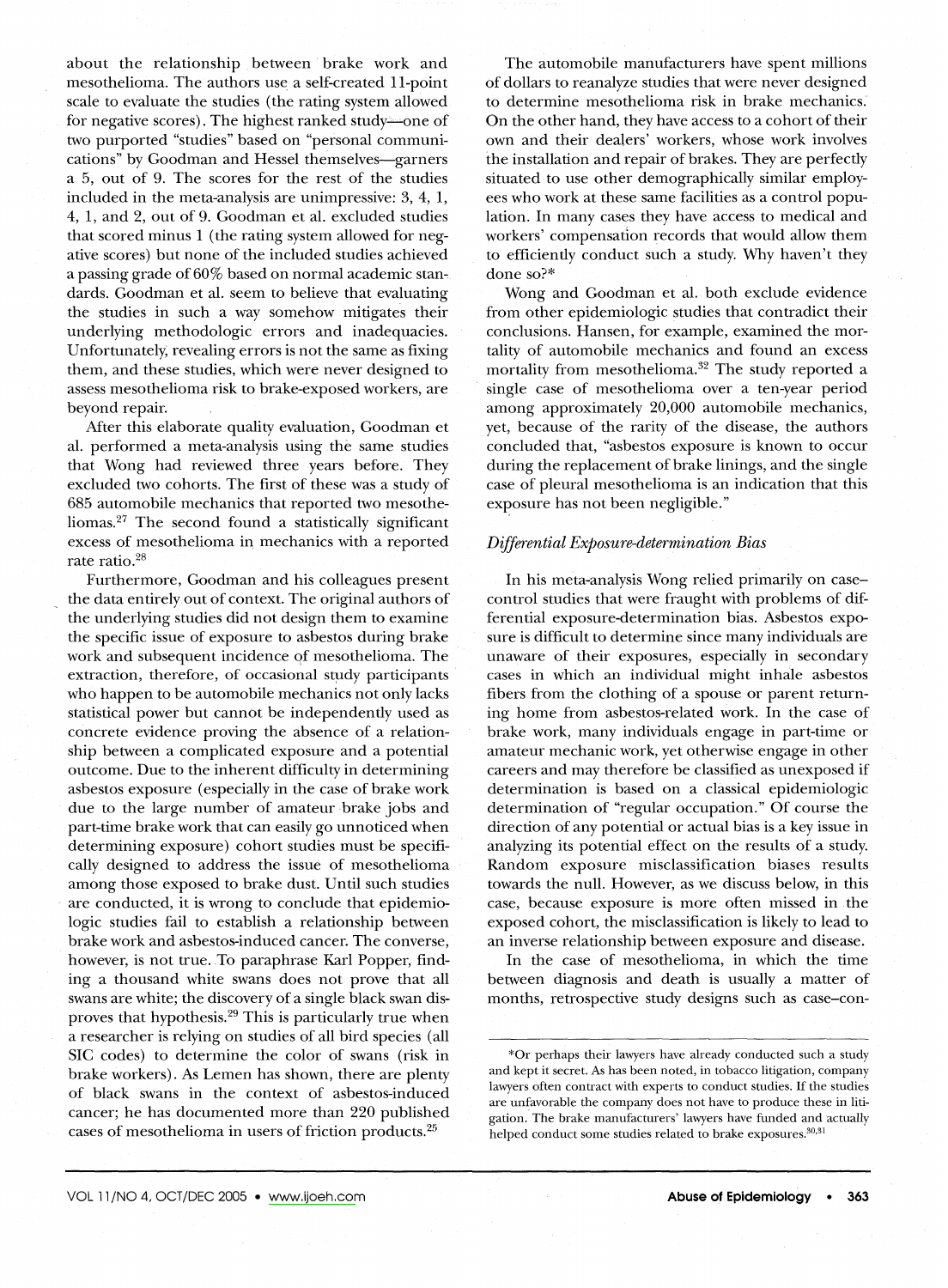trol studies often require the interviewing of surrogates (spouse, children, etc) to determine exposure. Direct interviews of cases or controls are far more likely to uncover prior brake exposure than are interviews with surrogates. Individuals who did not work primarily as automobile mechanics are likely to be misclassified as unexposed if surrogate interviewees are unaware of any part-time or amateur brake work done earlier in life. Since mesothelioma cases are more likely to be deceased at the time of interview than controls, a differential exposure-determination bias may show that the "exposed" have less risk than the unexposed. Nextof-kin interviews are particularly subject to this result, since brake exposures often occur among "shade tree," occasional, or even high school mechanics in automobile repair courses. These exposures are more likely to be reported by patients themselves than by relatives, particularly children of patients. In many of the studies the researchers determined exposure from direct interview of controls, in comparison with greater reliance on interviews with survivors of mesothelioma patients. Next-of-kin interviews were therefore used more often to estimate exposure in mesothelioma patients than in controls. Since direct interviews are more likely to elicit a history of exposure to brakes than next-of-kin interviews, brake exposures are systematically more likely to be recorded for controls than cases. Goodman et al. acknowledge the problem of next-of-kin interview bias but omit any discussion of the fact that the consequence of this bias is a result showing that brake work protects against mesothelioma. This phenomenon is demonstrated by the fact that most of the studies Wong and Goodman et al. selected had rate ratios of less than one. Wong's overall point estimate was 0.90 (95% confidence interval 0.66-1.23), while Goodman et al. determined that exposure to brake dust produced a statistically significant and important reduction in the rate of mesothelioma of 0.67 (95% confidence interval  $0.53-0.84$ ) in all studies combined.<sup>†</sup> The finding that brake work reduces the risk of mesothelioma is a sign of systematic error in this meta-analysis, because exposure to asbestos brakes cannot reduce the risk of developing mesothelioma by 33%. That is, however, what these selected meta-analyzed data showed.

#### *Other Bias Issues*

The study conducted by Agudo and others, published in 2000, demonstrates how differential exposure determination can bias results when exposure histories of cases (who are dead or too sick to be interviewed directly) are more likely to be determined by surrogate interviews than are exposure histories for controls.<sup>33</sup>

tThey found combined RRs of 0.92 (95% CI 0.55-1.56) in Tier I studies and 0.81 (95% CI 0.52-1.28) Tier II studies.

Forty-four percent of cases were deceased at the time of the study, and thus researchers determined their exposures through family-member interviews. Among the control group, however, the researchers directly interviewed all but one participant. Cases, therefore, may have been less likely to be classified as exposed, which would bias the resulting risk ratios to be less than one. In addition, the researchers considered only occupations that had been held for at least six consecutive months, meaning that workers with exposures from part·time or amateur brake jobs were omitted. This random misclassification biased the results of the study towards the null. The authors also assumed *without question* that brake work, puts an individual at risk for asbestos exposure, by placing brake mechanics in, the "risk of exposure" category in their analysis. The rate ratio for this entire category of asbestos-exposed workers was elevated, at 2.59, but the analysis of a small number of individuals within the category of at-risk occupations (i.e., the brake mechanics) cannot lead to any sound conclusions.

The study published in 1994 by Spirtas and others provides additional evidence that exposure-determination bias is a real threat to study validity. $34$  In the study, younger cases had a higher attributable risk for mesothelioma from asbestos exposure than did older cases. This is likely to have resulted from more accurate exposure assessment among younger individuals, who were better able to remember more recent exposure events. Spirtas et al. did not include independent analyses of the members of the cohort who reported "brake lining work or repair" (105 of 741) because of the high rate of multiple asbestos exposures in this group.<sup>34</sup> Unlike the authors of the original study, Wong fails to note these non-brake exposures or the original authors' exclusion of these workers, and relies on these rejected data in his meta-analysis.<sup>6</sup>

The automobile manufacturers paid Hessel et al. to "update" the Spirtas cohort and reanalyze its brakeworker data in 2004.4 The results of the analysis presented by Hessel and colleagues reveal the methodologic problems with the use of the NIH data set. First, the analysis of Hessel et al. indicated that non-occupational brake work prevented workers from· developing mesothelioma (regression beta was -0.184). In addition, their analysis found that higher levels of exposure to asbestos among workers performing occupational brake work were more protective (regression beta was -0.307). In other words, these authors found a doseresponse relationship between exposure to asbestoslined brakes and reduced risk of mesothelioma. Of course, brake work cannot reduce workers' risk for contracting mesothelioma, and it certainly can't do this in a "dose"-dependent manner. The unbelievable doseresponse relationship is further evidence that the study suffered from systematic error. Hessel and his colleagues also examined six other job categories of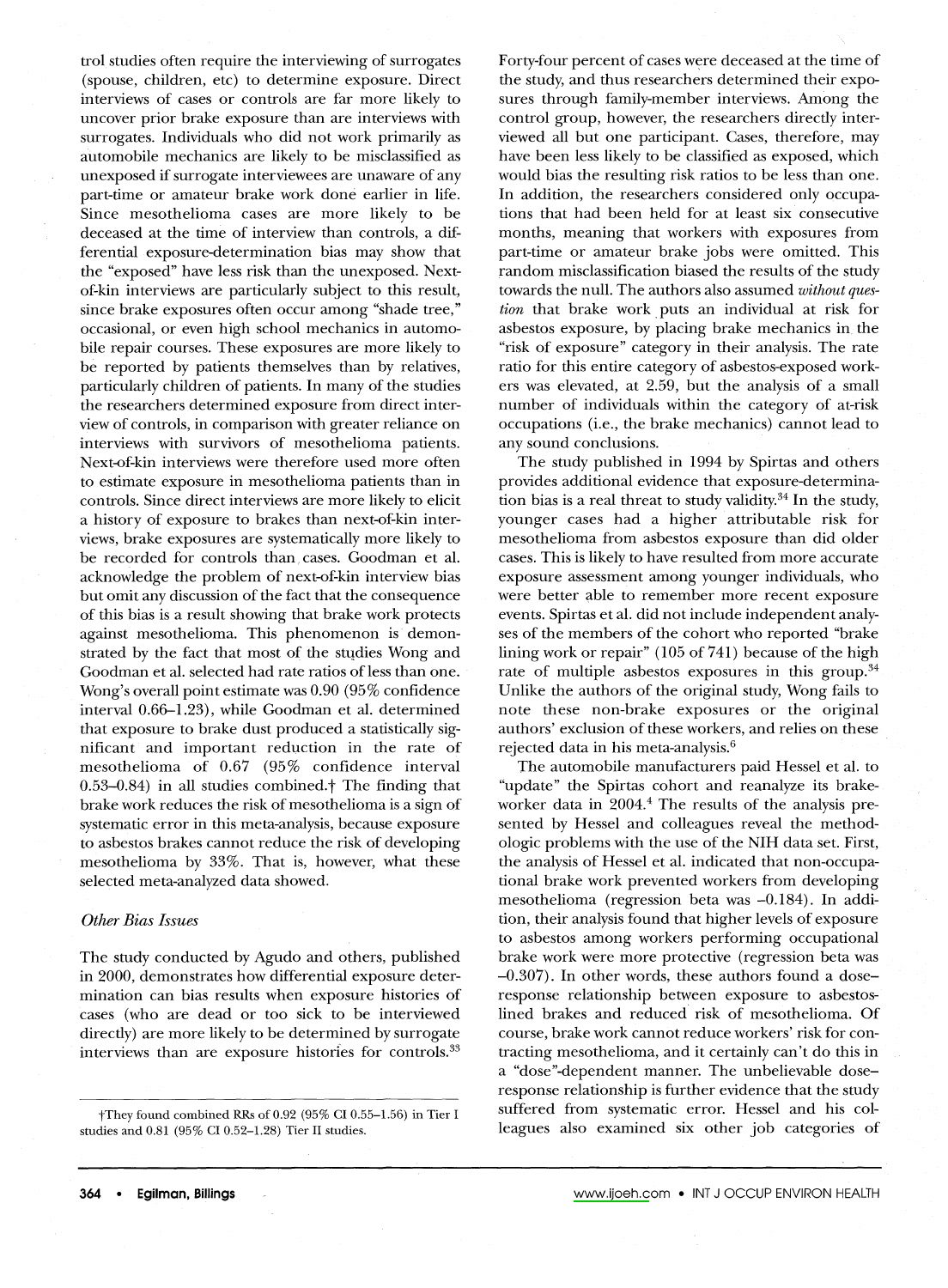asbestos-exposed workers, all of whom have been found to have developed asbestos-induced mesothelioma or other asbestos-related disease in other studies, including workers exposed to asbestos insulation in furnace or boiler installation or repair,<sup>35,36</sup> building demolition,  $37,38$  plumbing or heating repair,  $39,40$  elevator installation or repair,<sup>41</sup> production of asbestos textiles, and production of paper products.<sup>42–45</sup> In contrast to previous cohort studies, Hessel et al. found no increased risk of mesothelioma in workers performing these jobs. They found elevated odds ratios for shipbuilding and repair work (OR 6.04, CI 3.74-9.75) and insulation work (OR 3.38, CI 2.20-5.17). While elevated, these odds ratios are orders of magnitude lower than those found in cohort studies of these same two groups. For example, Selikoff found that about 10% of insulators died from mesothelioma, giving an approximate rate ratio of  $1,000$ .<sup>46</sup> Thus, unless one is willing to believe that brake work protects against mesothelioma and that previous cohort studies of other job categories are wrong, Hessel et al. have provided results indicating that their method biases results to the null and/or reverses actual effects of exposure, turning harmful exposures into beneficial ones.

Teschke et al. used an occupation-classification scheme that may also have biased results towards the null.47 The authors stated, "In addition, grouping of occupations was likely to result in non-differential misclassification, usually biasing risk estimates to the null value." Wong omitted this critical fact. The study is also another example of differential exposure-determination bias-the authors determined exposure histories for 13.6% of controls' histories of exposure were obtained through next-of-kin interviews, compared with 33% of cases. The study also had a higher non-participation rate among controls, which could lead to selection bias, and interviewers were not blinded to the case-control status of the interviewee, possibly leading to interviewer bias.

Published by Maney Publishing (c) W. S. Maney & Son Limited

The Woitowitz and Rodelsperger study focused solely on the issue of a relationship between automobile mechanic work and mesothelioma.<sup>48</sup> Part of this 'study is of no value in determining the relationship between any asbestos exposure and mesothelioma because the authors used lung cancer patients as controls. Exposure status is likely to be similar among the control group and the cases, which would lead to little discernable difference in risk between the two groups, despite any real association that may exist between brake work and mesothelioma. Since asbestos exposure is a well-known risk factor for lung cancer, any mesothelioma case-control study with lung cancer patients as the control group will almost certainly produce results at or below the null. This study demonstrates this effect well, since, the researchers used "population controls" as well as lung cancer patients as controls. The odds ratio (OR) for "hospital controls" was 0.75, almost half that for population controls, 1.32. Rather than report both results, Wong presented an average OR of 0.87. Goodman et al. published both ORs but included only the lower average in their meta-analysis.<sup>5,6</sup>

McDonald and McDonald conducted a case-control study, published in 1980, examining mesothelioma cases from Canada and the United States.<sup>49</sup> Like the Woitowitz and Rodelsperger study, this study relied on an inappropriate control group; control subjects were patients in cases diagnosed by pathologists in which "pulmonary metastases were present from a non-pulmonary malignant tumor." $48,49$  For example, the control group may have included patients who had died from mesothelioma or other asbestos-induced malignancies such as laryngeal or colon cancer.<sup>50,51</sup> The choice of such controls biased results towards the null. In addition, the study reviewed occupational status only ten years prior to death. Since mesothelioma has a minimum latency period of about ten years, this study did not necessarily address any subject's most relevant exposures. McDonald et al. subsequently compared lung-fiber burdens between control and mesothelioma patients and found no statistically significant difference between the amounts of chrysotile, amosite or crocidolite.52 This is further evidence that controls were not adequately chosen, since they were clearly exposed to as much asbestos as the 99 mesothelioma patients. This misclassification biases the results to the null.

Both Wong and Goodman et al. ignore other studies that reveal mesothelioma risk to brake-manufacturing workers. Since these authors base their argument for lack of risk on fiber length and the general issue of whether or not chrysotile can ever cause mesothelioma, they are clearly relevant. And while they are also compromised by numerous methodologic and other problems, they do show increased rates of mesothelioma in brake manufacturing workers.<sup>53,54</sup> Dodson has critiqued the "short fiber" argument elsewhere.<sup>55</sup> The risk to brake-manufacturing workers is relevant to the question of risk to brake-repair workers, since the fiber used in the manufacture of brakes is the same length as that in new brakes. If there is relevance to the shortfiber argument at all, it relates to exposures from used brakes. Brake-repair workers are exposed to fibers from both new and used brakes from tooling parts as well as blow-out of brake-wear dust.

In 1982, McDonald and Fry published results of a study of a Connecticut chrysotile asbestos brake-manufacturing factory and concluded that, "The failure to find a single mesothelioma among 1469 deaths in 4738 employees of the largest and oldest asbestos factory in the state suggests that chrysotile in the manufacture of friction products was not responsible for the problem.<sup>"54</sup> In a study of three plants including the Connecticut plant, McDonald et al. reported "only" 0.4 cases of mesothelioma per 1,000 individuals in chrysotile asbestos factories over the course of approx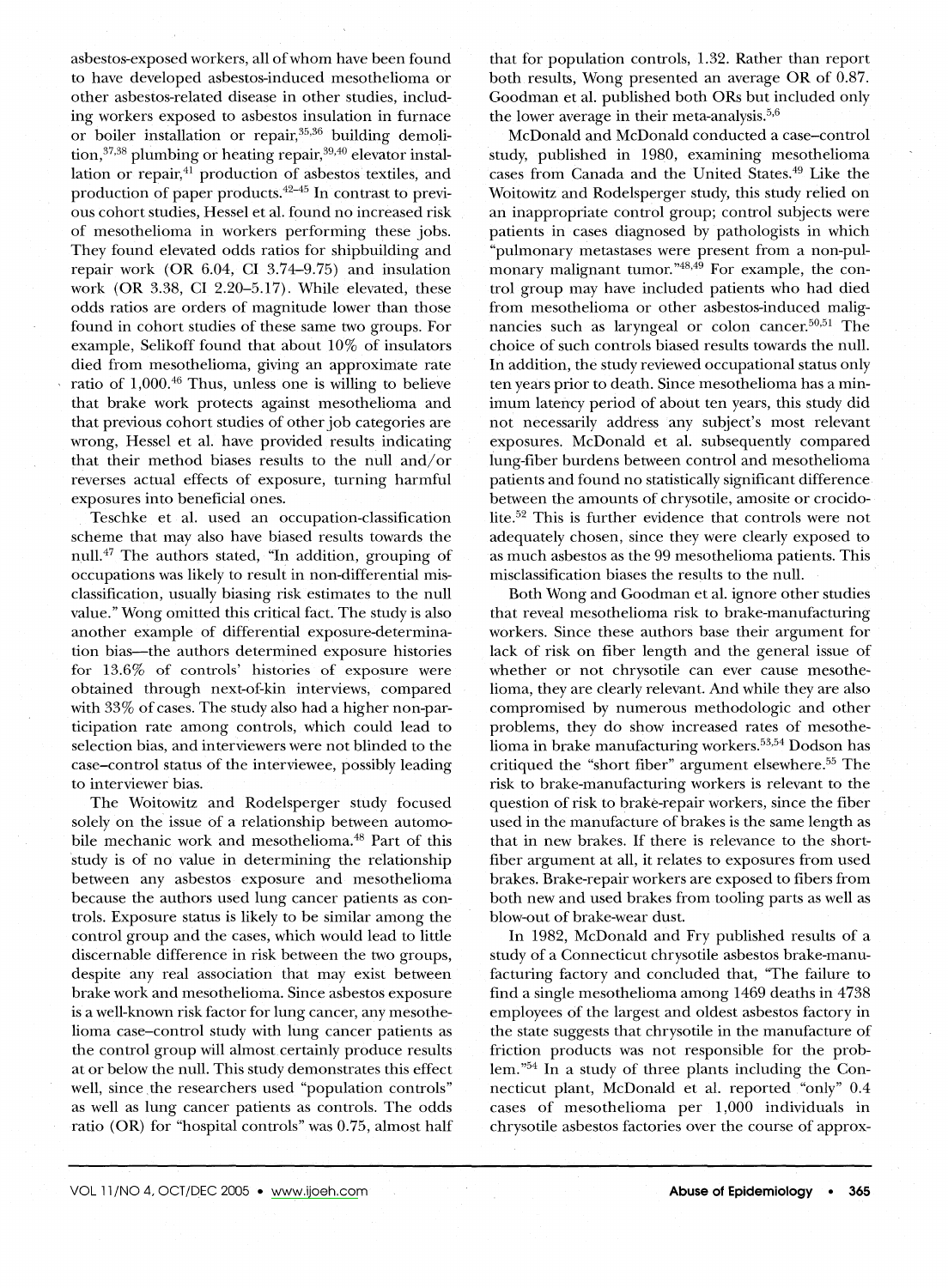imately 40 years [1/100,000 or 10 per million per year]. They then asserted that, "This finding supports much other evidence that amphibole are mainly responsible for mesothelioma whereas chrysotile has little or no mesothelioma-producing potential. "54 The authors present this evidence, however, without discussing the expected population rate for comparison. Teta et al. report an expected'rate of 2.2 cases per million each year for the total population and 4 per million for Connecticut.56 Comparisons with expected population rates are also problematic, since at least half of all mesothelioma cases are caused by occupational exposures to asbestos. The unexposed expected rate is no higher than 1 per million.<sup>57</sup> For a true comparison to be drawn, it would have to be with only those cases that were not occupational, since the risk of mesothelioma among automobile mechanics should not be compared with the risk of workers in other occupations known to cause the disease, but with those who were not occupationally exposed. The rate reported by McDonald et al. is therefore at least more than double the expected rate. McDonald's data thus support the claim that chrysotile asbestos causes mesothelioma.

The McDonalds' research suffered from other, more serious problems. In 1983, Teta et al. described findings from the state of Connecticut cancer registry and reported three mesothelioma deaths in the same Connecticut factory and during the same time frame used in the McDonald study.<sup>56</sup> One year after the publication of Teta's paper, in 1984, McDonald et al. published their "final" report on the plant. This "final" report, however, did not report the full data from the original cohort, which included both men and women, but reported data from the male portion of the cohort only.58 Two "missed cases" occurred in women who were members of McDonald's cohort.<sup>59</sup> McDonald et al. reported that they had found not a single case of mesothelioma in this plant and failed to mention the cases Teta cited from the state of Connecticut registry.53 In their 1982 paper, McDonald and Fry claimed their data were reliable, in large part due to the existence of the very same registry. They stated, "The opportunity for recognition of mesotheliomas was also very good at the chrysotile friction materials plant, as the state of Connecticut has maintained a renowned cancer register."<sup>54</sup> Clearly this would hold true only if the authors had checked the registry prior to the publication of their paper; unfortunately, it appears that they had not done so.<sup>59,60</sup> Teta et al. claim they informed them of the discrepancy and in 1986 McDonald tried to explain the omission away.<sup>59</sup> McDonald stated that she and her colleagues omitted the cases because mesothelioma had not been indicated on two of the deceaseds' death certificates, the primary measure of outcome in their study, and that they excluded the third case because he had. terminated work prior to the beginning date of their study.<sup>59</sup> However, in 1986, by the time McDonald

had commented on these discrepancies, at least two .other cases of mesothelioma in the plant had been reported on death certificates (see Table 1, cases 1 and 2). Both fit the initial cohort definition and the first left employment before there was any alleged amphibole use. These cases occurred after the termination date of the McDonald study. We are now aware of at least six additional mesothelioma cases in workers from the plant, four of whom had no other possible-exposures to asbestos (Table 1). At least four of these cases are known to the main sponsors of the McDonalds' research, since members of the Quebec Asbestos Mining Association (QAMA) were sued by three of them. Therefore, there were a total of at least nine mesotheliomas in this factory, which used chrysotile until 1957 only.<sup>†</sup> Perhaps by unfortunate coincidence, all of these cases occurred before or after the beginning and ending dates of the McDonalds' studies or the diagnoses were not reported on the death certificates.

Death certificates, in general, are often inadequate means of determining a mesothelioma diagnosis, due to the strong possibility of other related conditions' becoming the primary causes of death (e.g., cardiac arrest) and because mesothelioma is frequently misdiagnosed. Mesothelioma was not added as a specific ICD code until  $1968$ .<sup>61</sup> The study was conducted in the 1970s, mostly examining data from prior decades, in which mesothelioma was a lesser-known disease that was frequently not accurately diagnosed. In addition, the Connecticut registry was an excellent source of data for a comparison of expected and plant rates. To make the data compatible, the registry should have been used to determine the mesothelioma rates for the plant workers. Had they done so, McDonald et al. would not have missed the two mesothelioma cases that occurred during their selected observation period. Of course, the most important result of the exposure to chrysotile at this plant is the death of nine workers from mesothelioma in a population of about 4,500 workers. Although the McDonalds et al. stressed the importance of this cohort in asserting that chrysotile did not cause mesothelioma, these nine cases provide additional evidence that chrysotile causes mesothelioma.

Despite the fact that Teta is a co-author of one of the brake-manufacturer-funded papers and works for the company that generated three of these papers, the brake-manufacturer-funded researchers failed to use any of these studies or data to assess the hazard of exposure to chrysotile-lined brakes.<sup>5,6</sup> Other industry-funded researchers have also failed to use this information in assessing chrysotile risks. Recently, Crump and Berman completed a risk assessment for asbestos for the EPA.63 To some extent this was an update of a previous assess-

tSome anthophyllite was used beginning in 1957, and about 400 pound of crocidolite were used experimentally in the laboratory from 1964 to 1972.<sup>53</sup>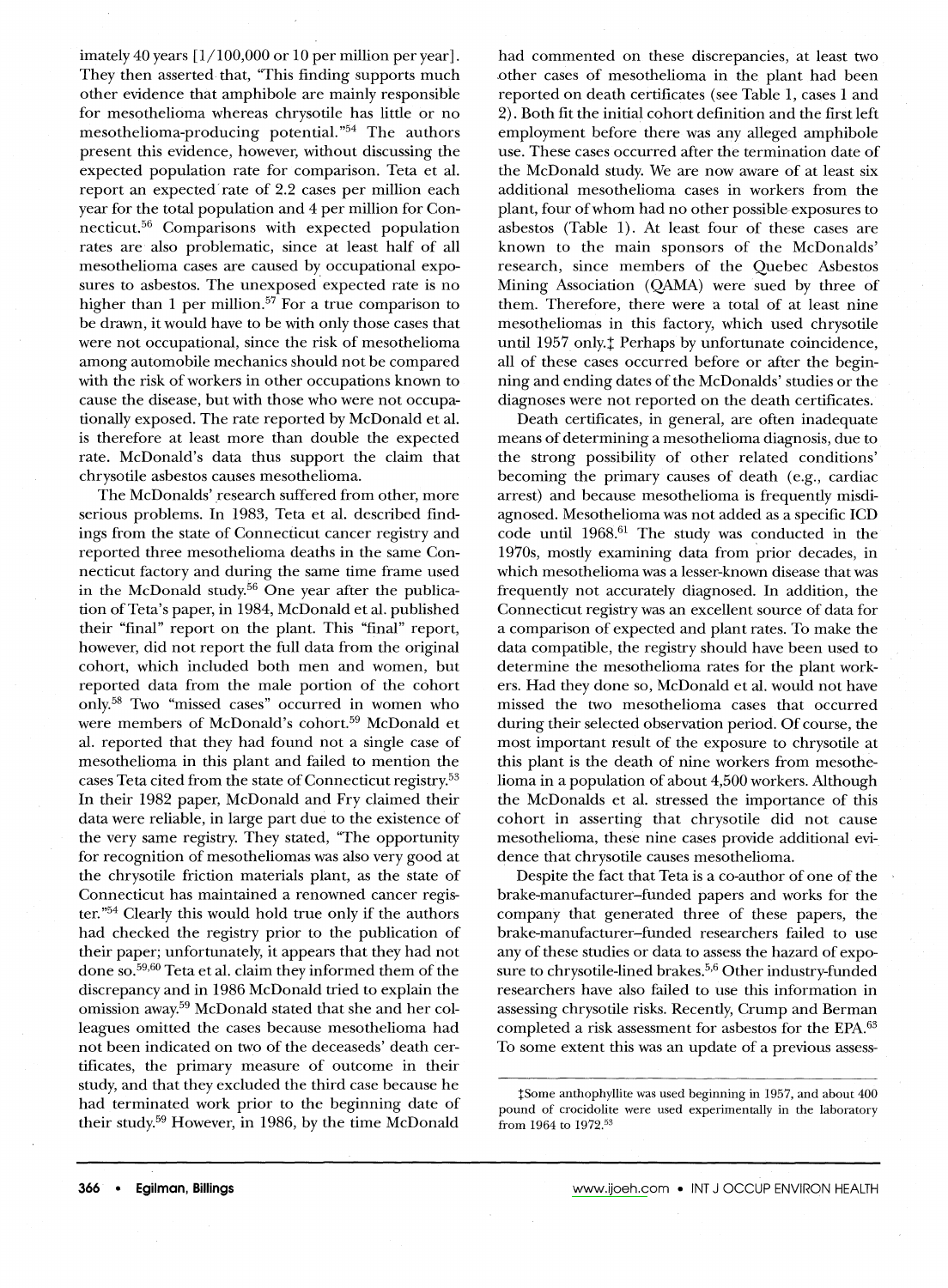|        | Date of<br><b>Birth</b> | Date of<br><b>Diagnosis</b> | Raymark<br><b>Work Dates</b> | Job<br><b>Description</b>            | <b>Other Exposures</b>                                                                                                                                    | <b>Death Certificate/</b><br>Autopsy           |
|--------|-------------------------|-----------------------------|------------------------------|--------------------------------------|-----------------------------------------------------------------------------------------------------------------------------------------------------------|------------------------------------------------|
| Case 1 | 5/20/1908               | 5/21/1980                   | 1926-1937                    | Office worker<br>Shipping clerk      | None: no known home<br>repair, friction, or additional<br>occupational exposures.                                                                         | Left lobar<br>pneumonia,<br>mesothelioma       |
| Case 2 | 7/7/1914                | 9/3/1985                    | 1940-1985                    | Unknown                              | Unknown                                                                                                                                                   | Malignant<br>mesothelioma                      |
| Case 3 | 4/21/1930               | 3/24/1994                   | 1983-1984                    | Unknown                              | Was also exposed to asbestos<br>in the Navy, and had other<br>occupational exposures<br>including EB, American Linen<br>Supply, Upjohn and U.S.<br>Rubber | Respiratory<br>failure,<br>mesothelioma        |
| Case 4 | 9/15/1918               | 9/16/1996                   | 1937–1962<br>1970-1968       | Plant worker                         | None: worked in security and<br>sales for other occupations;<br>no known home repair or<br>friction exposure                                              | <b>Respiratory</b><br>failure,<br>mesothelioma |
| Case 5 | 10/12/1991              | 5/24/1999                   | 1940-1941                    | Carding/<br>spinning<br>room laborer | None: truck driver and<br>woodworker for other<br>occupations                                                                                             | Mesothelioma                                   |
| Case 6 | 9/23/1930               | 3/14/2000                   | 1965–1985                    | Machine<br>operator                  | None: no known home<br>repair, friction or additional<br>occupational exposures                                                                           | Lung cancer<br>Autopsy report:<br>mesothelioma |

Based on Lewinsohn's<sup>62</sup> Connecticut expected rate of 4 mesothelioma cases per million, the expected number of cases is 1.4, observed number is 9; therefore *<sup>1</sup>* the RRis 6.4 and *p* < 0,05,

ment they had done for the Asbestos Information Association, an asbestos industry lobby and public relations front, in 1984.<sup>64</sup> Berman and Crump ignored the published mesothelioma cases from the friction plant that McDonald had acknowledged in 1986, and based their dose-response analysis on the assumption that there were no cases in that plant,

**TABLEl-Mesothelioma Case in a Chrysotite Brake Manufacturing Plant**

Perhaps the most interesting of the changes between the 1986 KL value estimates and the current KL value estimates involves the friction products plant in Connecticut (McDonald et al. 1984). Although a relatively small, positive exposureresponse was estimated from this study in the 1986 Health Effects Update, the best current estimate is that this is essentially a negative study (no excess risk attributable to asbestos).63

Teta served as an official reviewer of Berman and Crump's paper, and although the omitted cases were noted in 1983, along with the need for further follow-up on this cohort, Teta recommended that the EPA adopt the Berman-Crump model before the cohort follow-up was performed.<sup>65</sup> The Berman-Crump model did not incorporate these 1983 data, and we have reported our partial follow-up of this population in this paper. Berman and Crump also relied on dose estimates from QAMA studies about which the authors themselves stated, "It remains doubtful, however, whether conversion [of particle dose estimates, the only measure of exposure in the QAMA studies] to a fibre equivalent can have much epidemiological validity."66

#### *Inadequate Sample Size*

Because of the broad nature of most of the studies, examining· mesothelioma risks among many different occupational groups, the numbers used by Wong from each study (i.e., the number of garage mechanics in each study) is usually less than 25. Hessel et al. (the highest-rated study in Goodman et al.'s re-analysis) reports an OR for brake workers based on only two cases after "controlling" for insulation and shipbuilding exposure and on a single case after controlling for all other potential asbestos exposures. Any conclusions relative to safety based on these tiny sample sizes are reckless.

#### *Use of Inappropriate Control Group*

It is extremely difficult to find a comparable control group fo'r hospitalized mesothelioma cases. Due to the rarity of the condition, mesothelioma cases are often referred to large medical centers. Some hospital controls who do not have "rare" diseases will not reflect the true demographics of the desired denominator population. Patients with mesothelioma are often referred from rural or suburban to urban hospitals for diagnosis or treatment. Patients from these urban environments are likely to be overrepresented in the control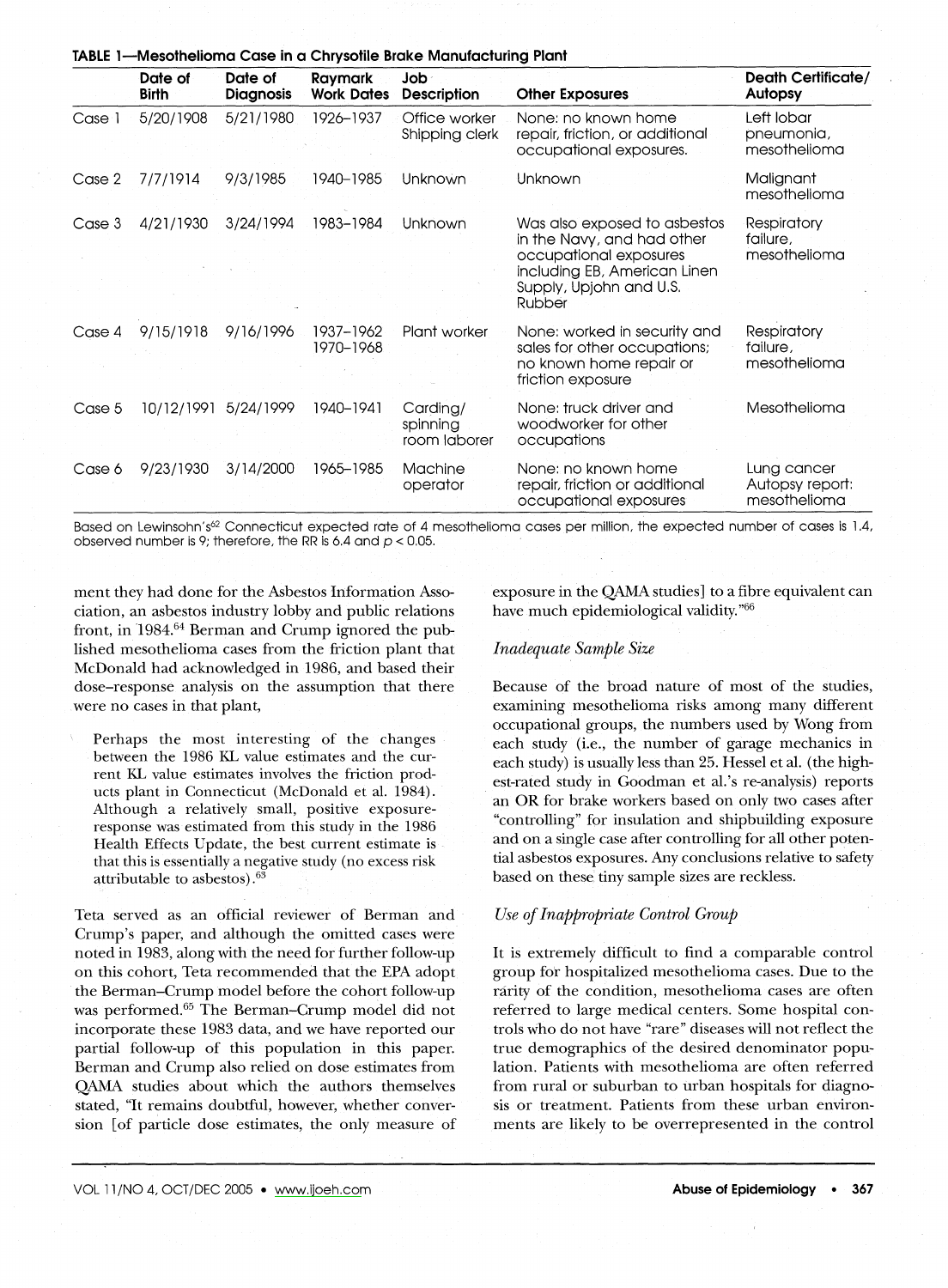group and are more likely to have been exposed to brakes than the rural or suburban neighbors' of the cases (controls that more accurately reflect the demographics of the cases). This effect helps explain how all but one of the studies Wong and Goodman et al. analyzed found that brake work reduced the risk of the development of mesothelioma.

#### *Misuse of Confidence Intervals*

Almost all of the studies reviewed report confidence intervals that include a rate ratio greater than one. $5,6$ When risk ratios are being calculated on small samples, point estimates cannot be considered particularly accurate, and examination of confidence intervals is more important in determining risk. Wong and Goodman et aI., however, mention these confidence intervals only in passing and base their entire analysis on point estimates.

#### **DISCUSSION**

Despite the clear methodologic problems with the abovementioned studies used in their meta-analyses, Goodman et al. and Wong present them as unquestionable evidence of the absence of an association between brake work and mesothelioma.5,6 None of the studies used was designed specifically to examine this association, bringing in the possibility that unknown confounders could be at play. Despite this, Wong presents the studies under the heading of "Epidemiologic Studies of Mesothelioma among Auto Mechanics" and Goodman et al. title their paper, "Mesothelioma and Lung· Cancer among Motor Vehicle Mechanics: A Meta-analysis."As we have shown, a study that is not designed specifically to determine brakework exposure is likely to be fraught with bias due to the complexity of exposure determination.

The World Trade Organization issued a ruling. on the matter in September 2000, after extensive expert testimony led to a conclusion that chrysotile asbestos does produce a real risk of mesothelioma to mechanics.67The ruling allowed European countries to ban the use of asbestos-containing brakes. Both papers omit this information as well.

*Mter* publication of Wong's paper but before the publication of that of Goodman et al., considerable evidence emerged from studies conducted in Australia by Leigh et al. supporting an association between automobile mechanic work and mesothelioma. Of the approximately 6,000 individuals in Australia's extensive mesothelioma death registry, 1.2% were automobile mechanics.<sup>68-70</sup> For many, the only source of asbestos exposure was brakelining repair. $68,69$  In a number of individuals examined, only chrysotile asbestos fibers were found, indicating that chrysotile exposure alone can cause malignancy.69

On the whole, Wong and Goodman et al. fail to adequately address the issue of the relationship between brake work and mesothelioma. The small numbers of individuals pulled from larger studies, from which Wong reports risk ratios to support his argument, lack statistical power as well as epidemiologic meaning due to the large amount of potential bias. The meta-analyses begin to the address the problem of a lack of statistical power. However, since the data used for the analysis are handpicked from the literature to the exclusion of contrary evidence, and those that are included are likely to suffer from various types of bias, the results reported are not reliable. Until prospective cohort studies specifically designed to determine asbestos exposure from brakelining installation and repair are conducted, definite conclusions about the magnitude of this risk cannot be made. It is clear that a risk exists.<sup>25</sup>

Moreover, the entire argument addressed by these analyses, regarding the risks of chrysotile, is specious in light of the following undisputed facts:

- 1. Chrysotile causes lung cancer.72
- 2. Chrysotile causes asbestosis.<sup>72-74</sup>
- 3. Chrysotile used in the United States is contaminated with tremolite—an amphibole.<sup>75</sup>
- 4. Products made from chrysotile contain tremolite.76'
- 5. Chrysotile is concentrated in the pleura.<sup>77</sup>
- 6. Populations with mixed exposures to amphiboles and chrysotile have double the rate of mesothelioma of those exposed to amphibole alone.<sup>78-80</sup>
- 7. Brake-repair workers get substantial airborne asbestos exposures from grinding brake and clutch parts and blowing out dust from brake assemblies.<sup>25</sup>

Almost all brake workers have had some exposure to amphibole with, or as well as, chrysotile. Thus, even if chrysotile alone is not a cause of mesothelioma it acts synergistically with amphiboles to increase the incidence of this cancer.

#### **CONCLUSION**

The methods utilized by the asbestos and related industries-the redefinition of scientific criteria for determining cause-effect relationships and the manipulation of scientific data and scientific inferences-have obscured the true picture regarding asbestos exposure and mesothelioma. In contrast to their experts' opinions, the relationship between exposure to asbestos and mesothelioma has long since been recognized by the brake-industry executives who retained Goodman et al. and Wong.<sup>5,6</sup> In his 1973 private presidentia address to brake manufacturers, Ike Weaver, the Chairman of the Asbestos Study Committee of the Friction Materials Standards Institute, an industry trade organization, noted the importance of this phenomenon:

I know of no way any of us can be absolutely sure that his friction products, regardless of whether they are sold as original equipment or on the replace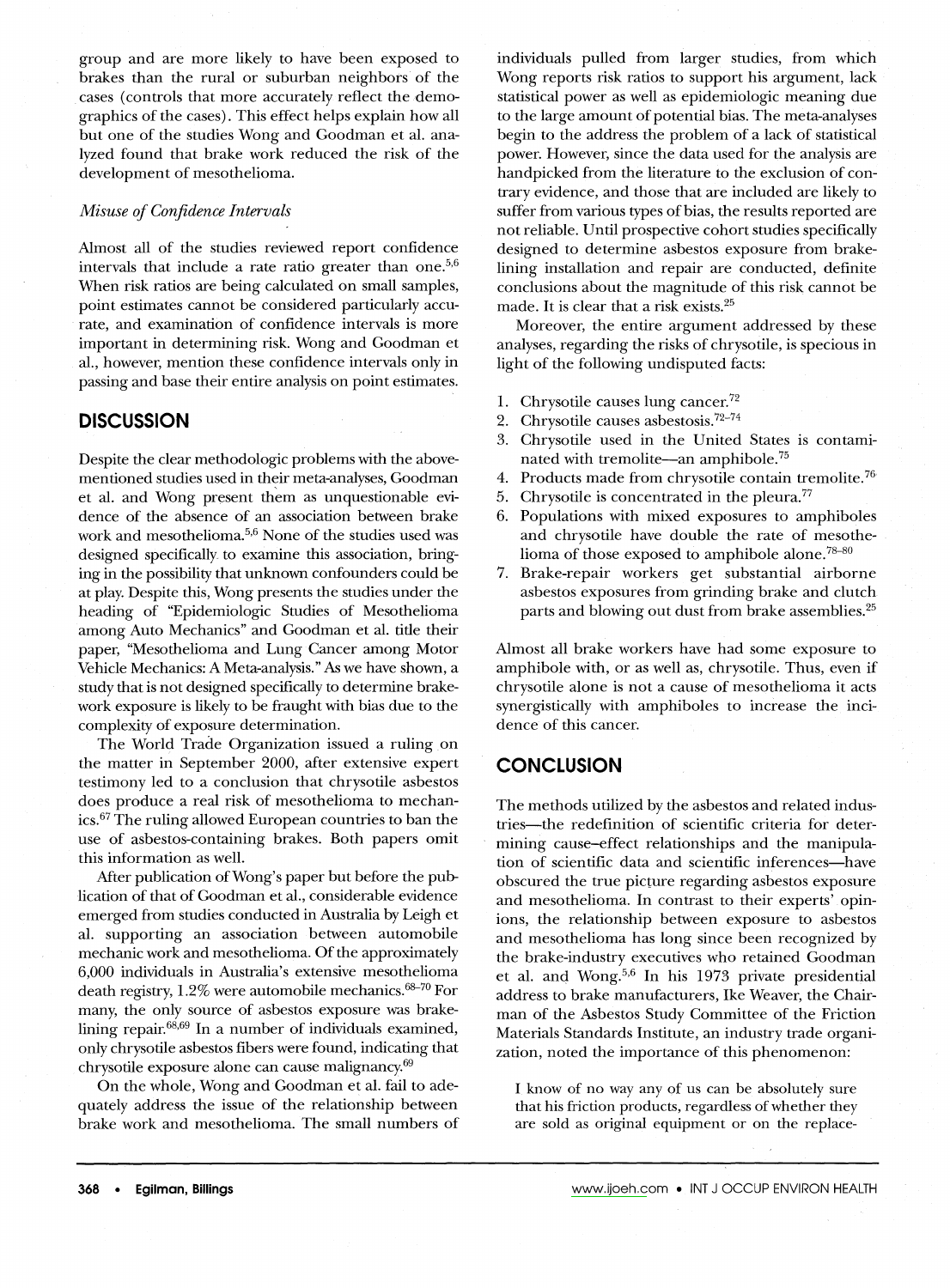ment market, will not be subjected to additional operations or alterations in the field that could result in excessive exposure of workers or bystanders to airborne asbestos fibre. I have been appalled to learn of a number of instances where this problem has occurred, and some of these cases involved people that certainly might have been expected to know better....

If this kind of thing occurs in fabrication operations of major OE [original equipment] customers, it appears to me there can be no argument about the need for educational measures to reduce chances of unnecessary exposure during grinding, drilling, or cutting operations. To those who argue that labeling or other types of warning need not apply to replacement materials because fabricators or appliers handling replacement quantities are exposed relatively intermittently, I say emphatically this just ain't necessarily so! Large volume replacement users present major potential hazards, and even small job shops can needlesslyexpose people to high fibre concentrations if operations are performed without controls.<sup>81</sup>

Despite the secret industry acknowledgement of risk and high exposures, Goodman et al. and Wong manipulate epidemiologic science to conclude that exposure to asbestos from brakes does not induce asbestosrelated malignancies. As we and others have noted, absence of evidence is not evidence of absence; in other words, failing to find an association does not provide any evidence that an association does not exist.<sup>82</sup> Once it is generally accepted that a substance can cause disease in humans, all that is required to establish causation is documentation of exposure to that substance. For example, the OSHA benzene standard did not require epidemiologic evidence of cancer risk in every sector covered by the standard.<sup>83</sup> In the case of vinyl chloride, chemical companies themselves removed the compound as a propellant in hair sprays based on animal studies alone because of the risk of unlimited liability. $84$  The asbestos industry and the automobile industry, rather than hiding behind a "dust cloud" of misleading science, should do the same and stop using asbestos in brakes worldwide.

Published by Maney Publishing (c) W. S. Maney & Son Limited

#### *References*

- 1. Davidson, M. Re: Cause No. 2004-03964 Asbestos Litigation, Judge Davidson. 5. In the District Court, Harris County, Texas 11th Judicial District, in re: Asbestos Litigation Brake Hearing, May 5, 2003.
- 2. Langer AM, McCaughey WT. Mesothelioma in a brake repair worker. Lancet. 1982;2:1101-3.
- 3. Paustenbach DJ, Richter RO, Finley BL, Sheehan PJ. An evaluation of the historical exposures of mechanics to asbestos in brake dust. [Appl Occup Environ Hyg. 2003;18:786-804](http://www.ingentaconnect.com/content/external-references?article=1047-322x(2003)18L.786[aid=9906561]).
- 4. Hessel PA, Teta MJ, Goodman M, Lau E. Mesothelioma among brake mechanics: an expanded analysis of a case-control study. [Risk Anal. 2004;24:547-52.](http://www.ingentaconnect.com/content/external-references?article=0272-4332(2004)24L.547[aid=9820085])
- 5. Goodman M, Teta MJ, Hessel PA, et al. Mesothelioma and lung cancer among motor vehicle mechanics: a meta-analysis. Ann Occup Hyg. 2004.
- 6. Wong O. Malignant mesothelioma and asbestos exposure among auto mechanics: appraisal of scientific evidence. [Regu](http://www.ingentaconnect.com/content/external-references?article=0273-2300(2001)34L.170[aid=2674919])l [Toxicol Pharmacol. 2001;34:170-7.](http://www.ingentaconnect.com/content/external-references?article=0273-2300(2001)34L.170[aid=2674919])
- Paustenbach DJ, Finley BL, Lu ET, Brorby GP, Sheehan PJ. Environmental and occupational health hazards associated with the presence of asbestos in brake linings and pads (1900 to present): a "state-of-the-art" review. J Toxicol Environ Health B Crit Rev. 2004;7:25-80.
- 8. Wong O. Epidemiology of mesothelioma among individuals who work with brakes. Prepared for Allied Signal (Bendix) in the matter of John F. Korotko. October 16, 1998.
- 9. Egilman D, Kim J, B'iklen M. Proving causation: the use and abuse of medical and scientific evidence inside the courtroom-an epidemiologist's critique of the judicial interpretation of the Daubert ruling. Food Drug Law]' 2003;58:223-50.
- 10. Jones, Day, Revis and Pogue. Corporate Activity Projec [<http://tobaccodocuments](http://tobaccodocuments) org/landman/37575 htmb. 2005.
- 11. OSHA Benzene Standard 29 CFR 1910.1028 (c), (e) (1979). <http://www.osha.gov/SLTC/benzene/standards.html>. December 10, 1987.
- 12. Infante PF. Benzene: an historical perspective on the American and European occupational setting. In: Harremoes P, Gee D, MacGarvin M, et al (eds). Late Lessons from Early Warnings: The Precautionary Principle 1896-2000. Environmental issue report, EEC. 2001.
- 13. Davidson M. Re: Cause No. 2004-03964; Re: Asbestos litigation., 5-5-2003. In the District Court, Harris County, Texas 11th Judicial District, in re: asbestos litigation brake hearing. January 20,  $2004.$
- 14. For Appellees: Lynne Liberto, Houston, TX, Hector H. Cardenas, Austin, TX, R. O. Faulk, Houston, TX, and For Appellants: Richard H. Cardenas, Austin TX. Virginia Hernandez Frias, Individually, and as next friend of Nicholas Brian Frias and Thomas Isaac Frias, George Anthony Frias, Jesse Valentin Frias, Steven Simon Frias, Carlos Jesus Frias, Christina Mejia, and Jose Manuel Galvan, as representative of the estate of Jesus Valentin Frias, *Appellants v. Atlantic Richfield Company, Lyondell Petrochemical Company, and Lyondell-Citgo Refining Company Ltd.,* Appellees. 2005. 104 S.W.3d 925; 2003 Tex. App. LEXIS 4115, Court of Appeals of Texas, Fourteenth District, Houston. May 15, 2003.
- 15. Greenland S. Relation of probability of causation to relative risk and doubling dose: a methodologic error that has become a social problem. Am J Public Health. 1999;89:1166-9.
- 16. Sox HC. MABMCHKIM. Medical Decision Making. 1st ed. Butterworth-Heinemann,1998.
- *17. Austin v. Kerr-McGee Ref Corp.* [25 S.W.3d 280; 2000 Tex. App. LEXIS 4317].5-16-2000. No. 06-99-00087-CV, Court of Appeals of Texas, Sixth District, Texarkana. June 29, 2000.
- 18. Mossman BT. Mechanisms of asbestos carcinogenesis and toxicity: the amphibole hypothesis revisited. Br  $\overrightarrow{I}$  Ind Med. 1993; [50:673-6.](http://www.ingentaconnect.com/content/external-references?article=0007-1072(1993)50L.673[aid=9908034])
- 19. Stayner LT, Dankovic DA, Lemen RA. Occupational exposure to chrysotile asbestos and cancer risk: a review of the amphibole hypothesis. AmJ Public Health. 1996;86:179-86.
- 20. Cullen MR. The amphibole hypothesis of asbestos-related cancer -gone but not forgotten. AmJ Public Health. 1996;86:158-9.
- 21. Mossman BT, Gee JB. Asbestos-related cancer and the amphibole hypothesis. The hypothesis is still supported by scientists and scientific data. Am J Public Health. 1997;87:689-90.
- 22. Wagner JC. Asbestos-related cancer and the amphibole hypothesis. The first documentation of the association. Am J Public Health. 1997;87:687-8.
- 23. Langer AM, Nolan RP. Asbestos-related cancer and the amphibole hypothesis. The amphibole hypothesis: neither gone nor forgotten. Am J Public Health. 1997;87:688-9.
- 24. Pittsburgh Corning Corporation, Appellant, v. Cecile J. Walters, individually and as personal representative of the heirs and estate of Douglas F. Walters, deceased, Appellee, Number 13-97-753-CV. [l S.W.3d 759; 1999 Tex. App. Lexis 5836]. 8-5-1999. Court of Appeals of Texas, Thirteenth District, Corpus Christi. August 5, 1999.
- 25. Lemen RA. Asbestos in brakes: exposure and risk of disease. Am J Ind Med. 2004;45:229-37.
- 26. Kauppinen T, Korhonen K. Exposure to asbestos during brake maintenance of automotive vehicles by different methods. Am Ind Hyg Assoc J. 1987;48:499-504.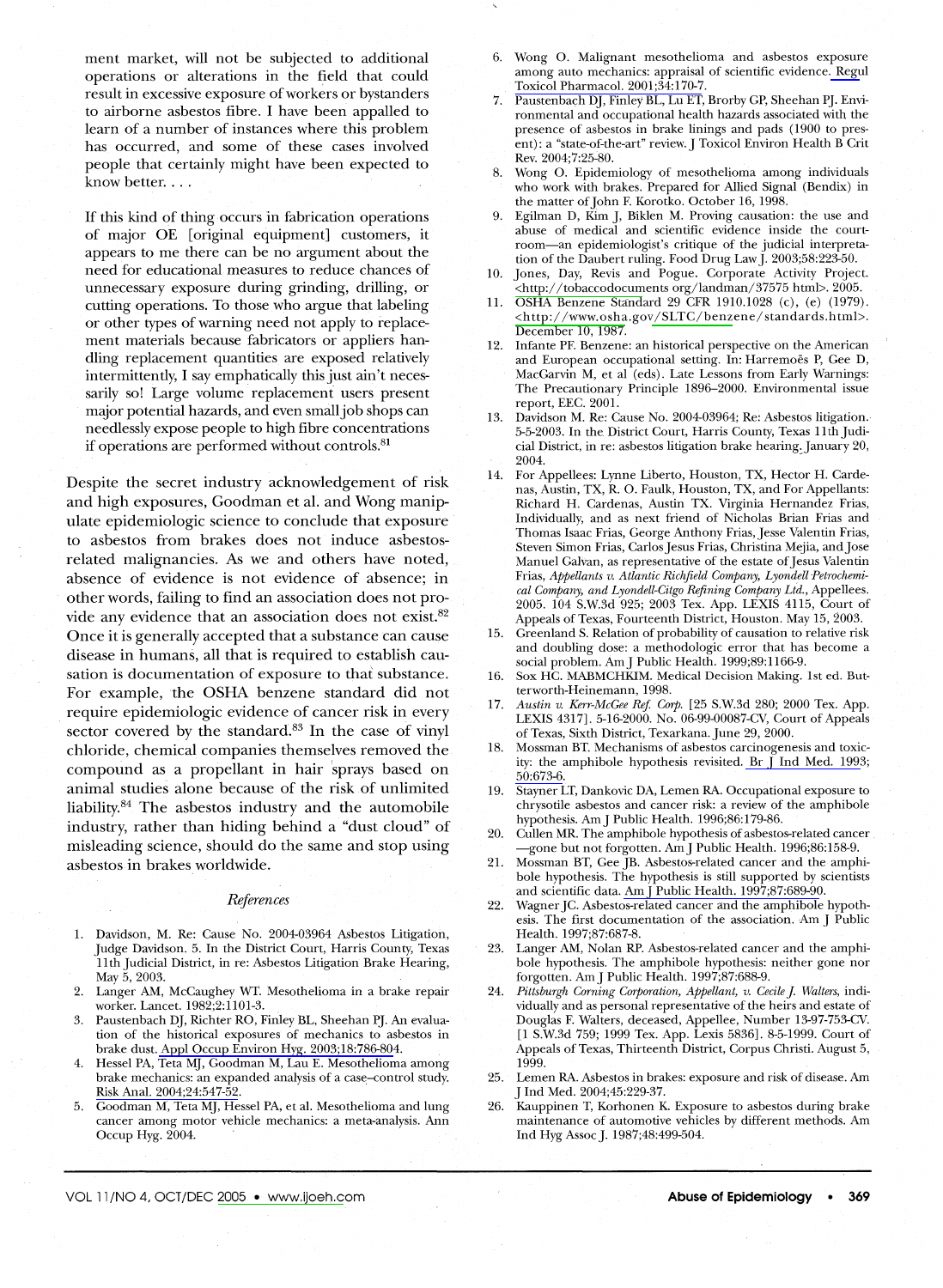- 27. Gustavsson P, Plato N, Lidstrom EB, Hogstedt C. Lung cancer and exposure to diesel exhaust among bus garage workers. Scand J Work Environ Health. 1990;16:348-54.
- 28. Malker HS, McLaughlin JK, Malker BK, et al. Occupational risks for pleural mesothelioma in Sweden, 1961-79. J Natl Cancer lnst. 1985;74:61-6.
- 29. Popper KR. The Logic of Scientific Discovery. London, England: Hutchinson, 1959.
- 30. Weir FW, Meraz LB. Morphological characteristics of asbestos fibers released during grinding and drilling of friction products. Appl Occup Environ Hyg.-2001;16:1147-9.
- 31. Blake CL, van Orden DR, Banasik M, Harbison RD. Airborne asbestos concentration from brake changing does not exceed permissible exposure limit. Regul Toxicol Pharmacol. 2003;  $38:58-70.$
- 32. Hansen ES. Mortality of auto mechanics. A ten-year follow-up. ScandJ Work Environ Health. 1989;15:43-6.
- 33. Agudo A, alez CA, BIeda MJ, et al. Occupation and risk of malignant pleural mesothelioma: a case-control study in Spain. Am J lnd Med. 2000;37:159-68.
- 34. Spirtas R, Heineman EF, Bernstein L, et al. Malignant mesothelioma: attributable risk of asbestos exposure. Occup Environ Med. 1994;51:804-11.
- 35. Danielsen TE, Langard S, Andersen A. Incidence of cancer among Norwegian boiler welders. Occup Environ Med. 1996;53:231-4.
- 36. Kurumatani N, Natori Y; Mizutani R, et al. A historical cohort mortality study of workers exposed to asbestos in a refitting shipyard. lnd Health. 1999;37:9-17.
- 37. Brown SK. Asbestos exposure during renovation and demolition of asbestos-cement clad buildings. Am Ind Hyg Assoc J. 1987;48:478-86.
- 38. Yeung P, Rogers A. An occupation-industry matrix analysis of mesothelioma cases in Australia 1980-1985. Appl Occup Environ Hyg. 2001;16:40-4.
- 39. Englund A. Recent data on cancer due to asbestos in Sweden. Med Lav. 1995;86:435-9.
- 40. Cantor KP, Sontag JM, Heid MF. Patterns of mortality among plumbers and pipefitters. [AmJ Ind Med. 1986;10:73-89](http://www.ingentaconnect.com/content/external-references?article=0271-3586(1986)10L.73[aid=9908047]).
- 41. Bresnitz EA, Gilman MJ, Gracely EJ, AiroldiJ, Vogel E, Gefter W. Asbestos-related radiographic abnormalities in elevator construction workers. [Am Rev Respir Dis. 1993;147:1341-4](http://www.ingentaconnect.com/content/external-references?article=0003-0805(1993)147L.1341[aid=9908046]).
- 42. Berry G, Newhouse ML, Wagner JC. Mortality from all cancers of asbestos factory workers in east London 1933-80. Occup Environ Med. 2000;57:782-5.
- 43. Berry G, de Klerk NH, Reid A, et al. Malignant pleural and peritoneal mesotheliomas in former miners and millers of crocidolite at Wittenoom, Western Australia. Occup Environ Med. 2004;61:e14.
- 44. Dement JM, Brown DP, Okun A. Follow-up study of chrysotile asbestos textile workers: cohort mortality and case-control analyses. AmJ lnd Med. 1994;26:431-47.
- 45. McDonald AD, Fry JS, Woolley AJ, McDonald JC. Dust exposure and mortality in an American factory using chrysotile, amosite, and crocidolite in mainly textile manufacture. Br J Indl Med. 1983;40:368-74.
- 46. Selikoff IJ, Seidman H. Asbestos-associated deaths among insulation workers in the United States and Canada, 1967-1987. [Ann NY Acad Sci. 1991;643:1-14.](http://www.ingentaconnect.com/content/external-references?article=0077-8923(1991)643L.1[aid=2451881])
- 47. Teschke K, Morgan MS, Checkoway H, et al. Mesothelioma surveillanae to locate sources of exposure to asbestos. Can J Public Health. 1997;88:163-8.
- 48. Woitowitz HJ, Rodelsperger K. Mesothelioma among car mechanics? [Ann Occup Hyg. 1994;38:635-8.](http://www.ingentaconnect.com/content/external-references?article=0003-4878(1994)38L.635[aid=2451893])
- 49. McDonald AD, McDonald JC. Malignant mesothelioma in North America. [Cancer. 1980;46:1650-6.](http://www.ingentaconnect.com/content/external-references?article=0008-543x(1980)46L.1650[aid=5398396])
- 50. Frumkin H, Berlin J. Asbestos exposure and gastrointestinal malignancy review and meta-analysis. Am J Ind Med. 1988; 14: 79-95.
- 51. Smith AH, Handley MA, Wood R. Epidemiological evidence indicates asbestos causes laryngeal cancer. J Occup Med. 1990;32:499-507.
- 52. McDonald AD, McDonald JC, Pooley FD. Mineral fibre content of lung in mesothelial tumours in North America. Ann Occup Hyg. 1982;26:417-22.
- 53. McDonald AD, Fry JS, Woolley AJ, McDonald JC. Dust exposure and mortality in an American chrysotile. asbestos friction products plant. Br J Ind Med. 1984;41:151-7.
- 54. McDonald AD, Fry JS. Mesothelioma and the fiber type in three American asbestos factories-preliminary report. Scand J Work Environ Health. 1982;8 suppl 1:53-8. ,
- 55. Dodson RF, Atkinson MA, Levin JL. Asbestos fiber length as related to potential pathogenicity: a critical review. Am J Ind Med. 2003;44:291-7.
- 56. Teta MJ, Lewinsohn HC, Meigs JW, Vidone RA, Mowad LZ, Flannery JT. Mesothelioma in Connecticut, 1955-1977. Occupational and geographic associations. J Occup Med. 1983;25:749-56.
- 57. Hillerdal G. Mesothelioma: cases associated with non-occupational and low dose exposures. [Occup Environ Med. 1999](http://www.ingentaconnect.com/content/external-references?article=1351-0711(1999)56L.505[aid=2558325]); [56:505-13.](http://www.ingentaconnect.com/content/external-references?article=1351-0711(1999)56L.505[aid=2558325])
- 58. McDonald AD, Fry JS, Woolley AJ, McDonald JC. Dust exposure and mortality in an American chrysotile asbestos friction products plant. Br J Ind Med. 1984;41:151-7.
- 59. McDonald AD. Mesothelioma in Connecticut. J Occup Med. 1986;28:808-9.
- 60. Teta MJ, Lewinsohn HC, Meigs JW, Vidone RA, Mowad LZ, flannery JT. Mesothelioma in Connecticut. J Occup Med. 1986;28:808-9.
- 61. U.S. Department of Health, Education and Welfare, Public Health Service Health Resources Administration. Comparability of Mortality Statistics for the Seventh and Eighth Revisions of the International Classification of Diseases, United States, (Vital and Health Statistics: Series 2, Data from the National Vital Statistics System; no. 66). October 25, 1975. DREW publication HRA 76-1340.
- 62. Lewinsohn HC, Meigs JW, Teta MJ, Flannery JT. The influence of occupational and environmental asbestos exposure on the incidence of malignant mesothelioma in Connecticut. !ARC Sci Publ. 1980;655-60.
- 63. Berman DW, Crump K. Final draft: Technical Support Document for a Protocol to Assess Asbestos-related Risk. EPA #9345. April 6, 2003. EPA.
- 64. Crump K. Crump's slides used during Testimony for the Asbestos Information Association. Exhibit 237B OSHA H-033C docket. July 9, 1984.
- 65. Eastern Research Group, Inc. Report on the Peer Consultation Workshop to Discuss a Proposed Protocol to Assess Asbestos-Related Risk. EPA Contract No. 68-C-98-148. May 30, 2003. <http://www.epa.gov/superfund/programs/risk/asbestos/ pdfs/ asbestos\_report. pdf>.
- 66. McDonald JC. Asbestosis in chrysotile mines and mills. In: Bogovski P (ed). Biological Effects of Asbestos; Proceedings of a Working Conference. Lyon, France, !ARC Scientific Publications, 1973.
- 67. Report of the panel. European Communities-Measures affecting asbestos and asbestos-containing products. WT/DS135/R. World Trade Organization, September 18, 2000.
- 68. Leigh J, Davidson P, Hendrie L, Berry D. Malignant mesothelioma in Australia, 1945-2000. [AmJ Ind Med. 2002;41:188-20l](http://www.ingentaconnect.com/content/external-references?article=0271-3586(2002)41L.188[aid=5398384]).
- 69. LeighJ, Driscoll T. Malignant mesothelioma in Australia, 1945- 2002. Int J Occup Environ Health. 2003;9:206-17.
- 70. Henderson DW,Jones ML, de Klerk N, et al. The diagnosis and attribution of asbestos-related diseases in an Australian context: report of the Adelaide Workshop on Asbestos-Related Diseases, October 6-7, 2000. [IntJ Occup Environ Health. 2004;10:40-6](http://www.ingentaconnect.com/content/external-references?article=1077-3525(2004)10L.40[aid=9908040]).
- 71. McDonald JC. Asbestos and lung cancer: has the case been proven? Chest. 1980;78:374-6.
- 72. Becklake MR, Fournier-Massey G, Rossiter CE, McDonald JC. Lung function in chrysotile asbestos mine and mill workers of Quebec. Arch Environ Health. 1972;24:401-9.
- 73. Liddell D, Eyssen G, Thomas D, McDonald C. Radiological changes over 20 years in relation to chrysotile exposure in Quebec. Inhaled Part. 1975;4 Pt 2:799-813.
- 74. Rossiter CE, Bristol LJ, Cartier PH, et al. Radiographic changes in chrysotile asbestos mine and mill workers of Quebec. Arch Environ Health. 1972;24:388-400.
- 75. Sebastien P, McDonald JC, McDonald AD, Case B, Harley R. Respiratory cancer in chrysotile textile and mining industries: exposure inferences from lung analysis. [Br J Ind Med. 1989](http://www.ingentaconnect.com/content/external-references?article=0007-1072(1989)46L.180[aid=2675413]); [46:180-7.](http://www.ingentaconnect.com/content/external-references?article=0007-1072(1989)46L.180[aid=2675413])

Published by Maney Publishing (c) W. S. Maney & Son Limited